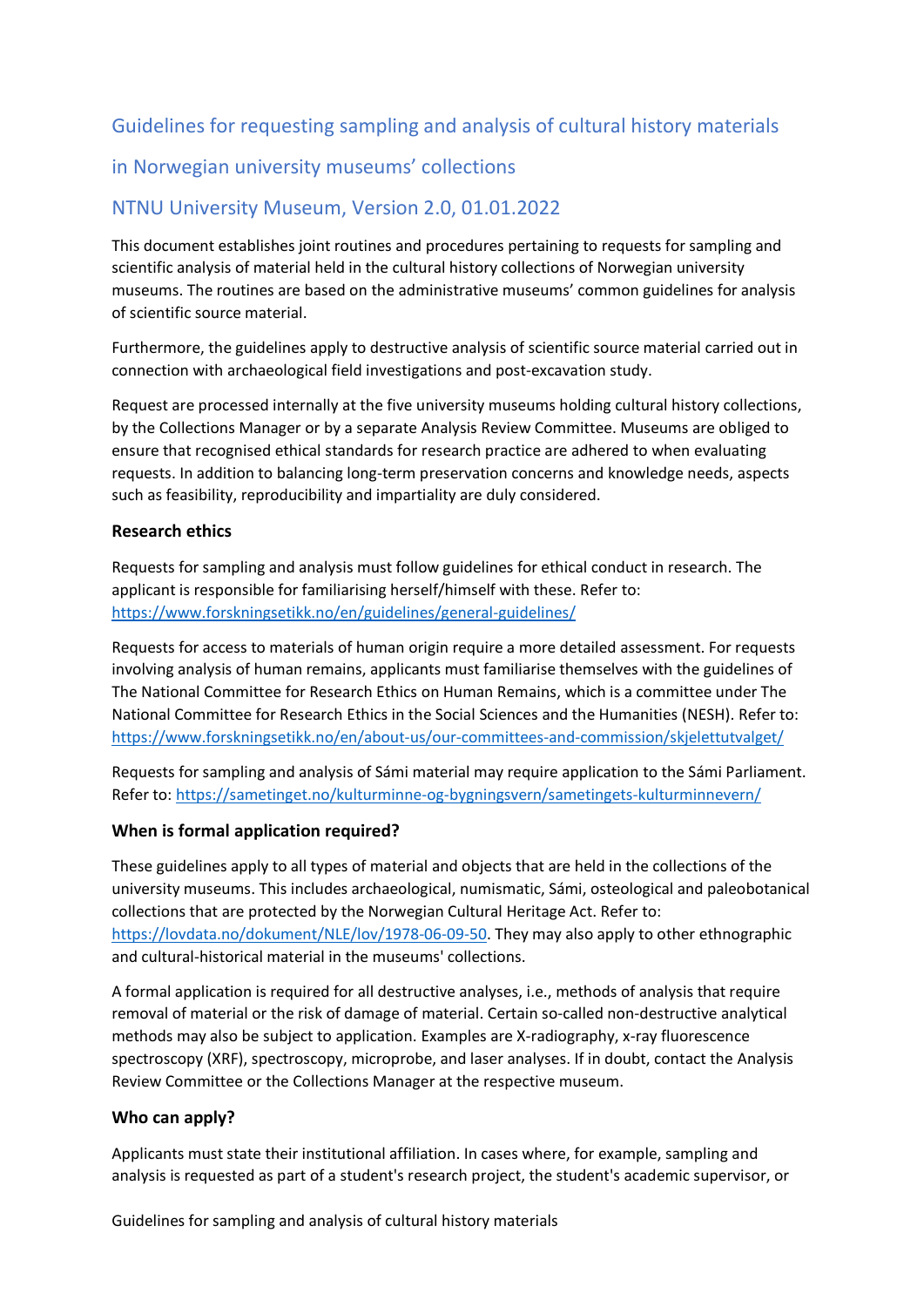another permanent staff member at the institution, shall be the principal applicant on the application form. If the applicant has no formal institutional affiliation, responsibility for submitting results should be the laboratory that will carry out the analysis.

## **Special guidelines for analysis of animal skeletal material held at the University Museum of Bergen (UM)**

Special procedures apply for requests for sampling and analysis of animal skeletal materials deposited in the Osteological Collections at the University Museum of Bergen (UM). Requests are processed by both the Sample Review Committee at UM and the administrative museum responsible for the collection in question. Consequently, a longer processing time must be planned for.

The Museum Committee of the Norwegian Association of Higher Education Institutions (UHRM) has adopted the following application procedures for sampling and analysis of zooarchaeological materials:

• Requests for sampling and analysis of animal skeletal materials shall be directed to the University Museum of Bergen (UM), which forwards a copy of the request to the administrative museum. In the case of animal skeletal material in the collections of NTNU University Museum, the NTNU application form shall be used.

• The administrative museum decides whether a permit for sampling and analysis shall be granted or denied

• UM's Sampling Review Committee evaluates the request and makes an informed decision, which is then communicated to the administrative museum

• The administrative museum informs UM as soon as possible of its decision, including comments on its assessment

• UM informs the applicant of the decision and assists with sampling and analysis

• Results are sent to both UM and the administrative museum in accordance with current procedures and guidelines

### **Special guidelines for analysis of human remains deposited in the Schreiner Collections**

Special procedures apply for requests for sampling and analysis of human remains. A longer processing time should be anticipated

- Researchers who request to sample and analyse human skeletal material are advised to contact the National Committee for Research Ethics on Human Remains for a research ethics assessment of the project
- Formal request to sample and analyse human skeletal material is sent to the respective administrative museum. Application includes completed sampling request form, project description, and other relevant documentation (e.g., statement from the National Committee for Research Ethics on Human Remains).

There are separate procedures for the sampling and analysis of human skeletal materials in the collections of the administrative museums that have been deposited in the Schreiner Collections at the University of Oslo (UiO). Refer to: *Guidelines for the use and management of the Schreiner Collections of human skeletal remains at the Institute of Basic Medical Sciences, University of Oslo*,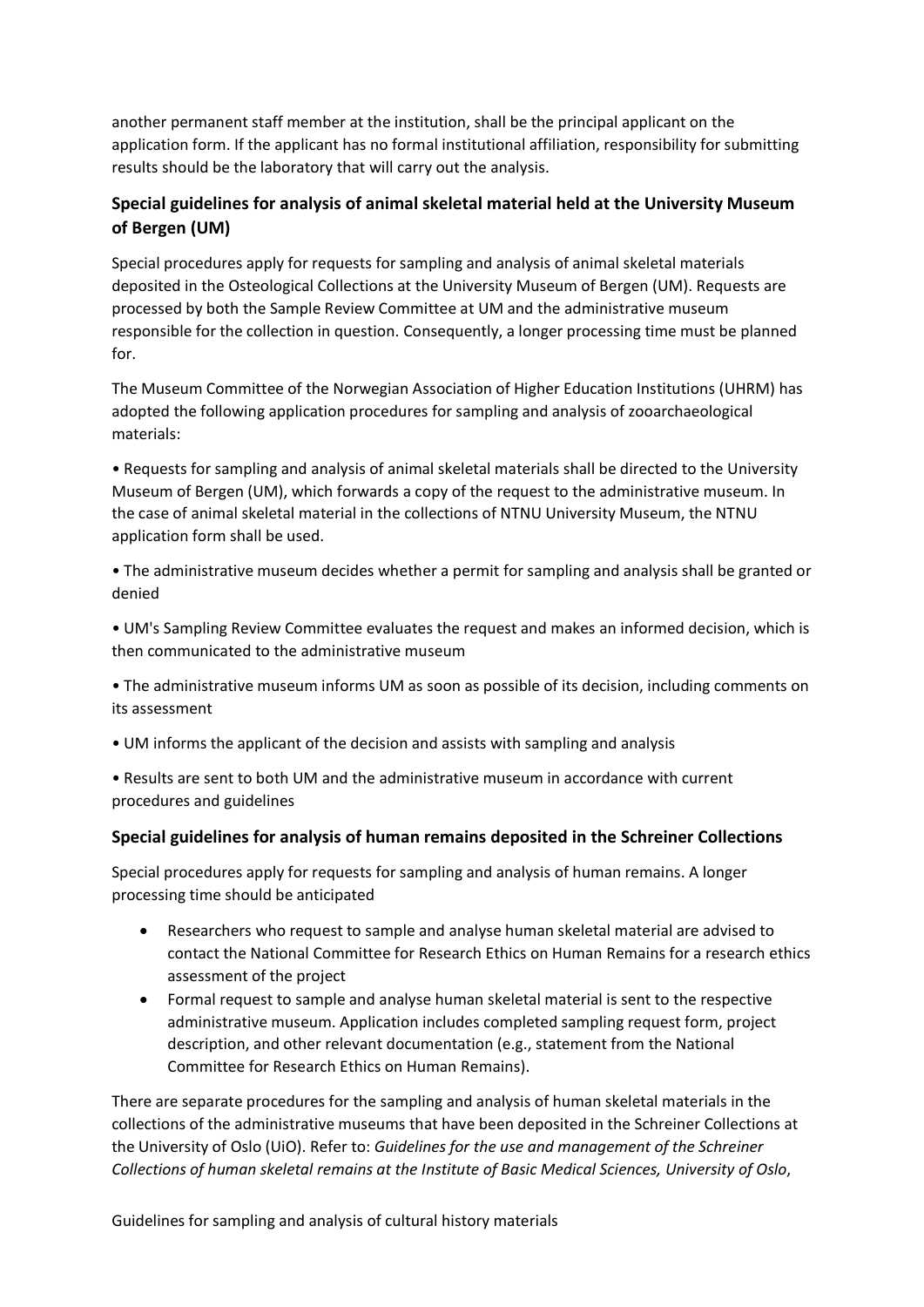accessible at [https://www.med.uio.no/imb/english/research/about/schreiner](https://www.med.uio.no/imb/english/research/about/schreiner-collection/guidelines.html)[collection/guidelines.html\)](https://www.med.uio.no/imb/english/research/about/schreiner-collection/guidelines.html). A longer processing time should be anticipated.

• The application shall be submitted to Institute of Basic Medical Sciences, University of Oslo, which assesses the application in consultation with the administrative museum

• It is the administrative museum that decides whether a permit for sampling should be granted or refused

• If there is any doubt about the location of the material for which application is being made, contact the administrative museum, which shall forward the application to the relevant institution

• Sampling takes place on the premises of the Schreiner Collections; alternatively, skeletal remains are transferred to the designated analytical laboratory, which carries out the sampling.

• Unused material shall be returned to the Schreiner Collections.

• All analytical results shall be sent to both the Schreiner Collections and the administrative museum in accordance with current guidelines.

### **Release of material**

If there are special circumstances that indicate that it is necessary to send objects to another institution for sampling and analysis, an assessment is made on a case-by-case basis. After the analysis part of the application has been assessed and the terms incorporated, the application is treated as a loan case in accordance with current regulations.

Once the sampling and analysis request has been evaluated and terms and conditions specified, the material is subject to a formal loan agreement between the institutions in accordance with current regulations. If objects are to be sent out of the country for analysis, an export license is required and shall be applied for. This applies to all archaeological objects, including coins, and Sámi objects and ship finds older than 100 years, as well as other objects specifically identified in the Norwegian Cultural Heritage Act.

The Museum of Cultural History, University of Oslo is the national decision-making body for the granting of export licenses for cultural history material. Application information is available at: [https://www.khm.uio.no/english/about/cultural-heritage-management/import-and-export/.](https://www.khm.uio.no/english/about/cultural-heritage-management/import-and-export/)

### **Special guidelines for legally mandated excavation projects**

Some analyses that are carried out in the field in association with legally mandated excavation projects or in connection with post-excavation work are not subject to application. In these cases, it is the project manager who evaluates sampling and analysis needs. This applies to all material that is collected as environmental sample material for the purpose of determining, identifying, dating, and interpreting the locality, cultural layers, and discoveries within the framework of the project plan (e.g., charcoal, soil samples, paleobotanical and osteological material), as well as artefacts considered as bulk material.

Sampling that results in destructive intervention with artefacts or human skeletal material (or adhered deposits on such material) shall be applied for and permission granted as described above. When in doubt, the Analysis Review Committee or the Collections Manager at the respective administrative museum should be consulted.

### **Special guidelines for research and conservation projects**

Guidelines for sampling and analysis of cultural history materials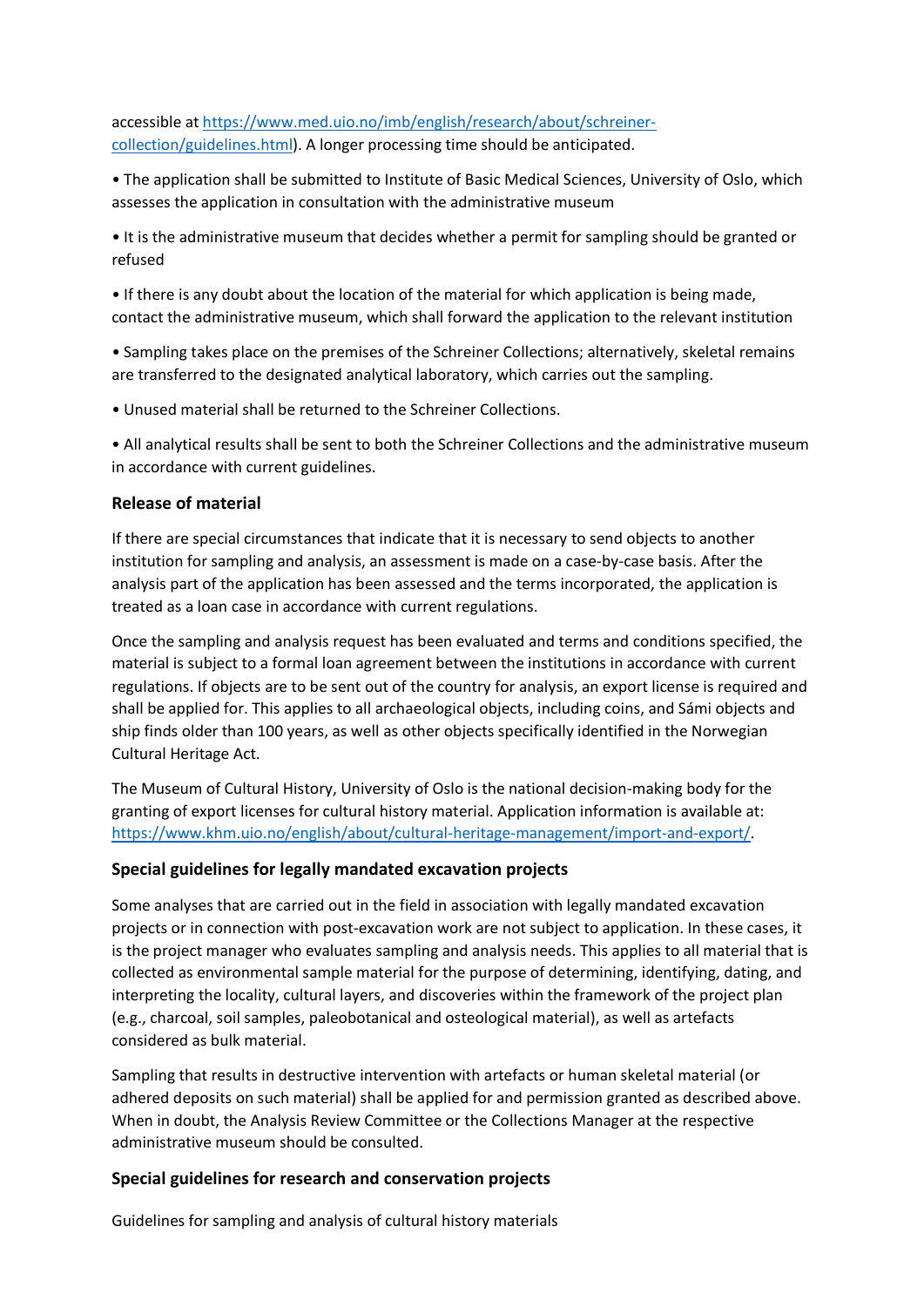For research projects where extensive sampling and/or analysis is planned, an Agreement of Intent between the relevant museum and the project outlining the requested use of the museum's collections and resources shall accompany the formal request. For such projects, a sampling methodology plan shall be submitted. A formal request for sampling and analysis shall be sent to the administrative museum at the start of the project.

In the case of in-house sampling and analysis carried out at the relevant museum in association with conservation treatment, it is not necessary to apply for a permit for sampling and analysis taken to inform specific conservation measures. Such sampling shall be documented in the analysis module (Object database, UniMus) and archive in accordance with current museum guidelines. In the case of extensive sampling and analysis, a sampling methodology plan shall be prepared. This plan shall be submitted to, and quality assured by the in-house Analysis Review Committee.

### **Application**

The completed application form shall be sent to the respective museum as far in advance of the deadline(s) for sampling and analysis as possible. [The form for NTNU can be found here.](https://www.ntnu.edu/documents/140238/1309589277/Application+for+loan+of+objects+from+the+NTNU+University+Museum.pdf/285180a5-369f-623b-5d26-da40032f39e2?t=1642677332210)

It must be clearly defined what is to be analysed, how, and why. Key information must be clearly stated in the completed application form. A project description and financing plan shall be attached.

Applications must include the following:

- An assessment of the relevance of the analytical results to the scientific question
- A list of the objects for which the request applies

• Number of samples (per object), as well as the size / weight / volume / location on object, and possibly other characteristics

- A description of which analyses, and analytical methods are to be used
- Specify who will carry out the sampling and whether assistance is required of museum staff
- Specify who will perform the analysis and in which laboratory.

Contact the respective museum to see if the material is available for analysis. If there is doubt as to whether application is required for the analytical method(s) in question, contact the respective museum.

### **Restriction**

If specified, access to analytical results, including raw data, can be restricted until the project is completed and for a maximum of five-years after permission-to-sample has been granted. Restriction of assess of analytical results shall be agreed upon in advance and shall have a defined time limit.

### **Submission of analytical results and report**

Sampling and analysis shall be completed within one year from the date approval is granted, unless otherwise agreed. If the conditions cannot be met, the applicant must contact the administrative museum to request a new agreement.

The applicant is responsible for submitting the analytical results and report (with photo documentation) to the administrative museum. Results shall be submitted in accordance with the

Guidelines for sampling and analysis of cultural history materials